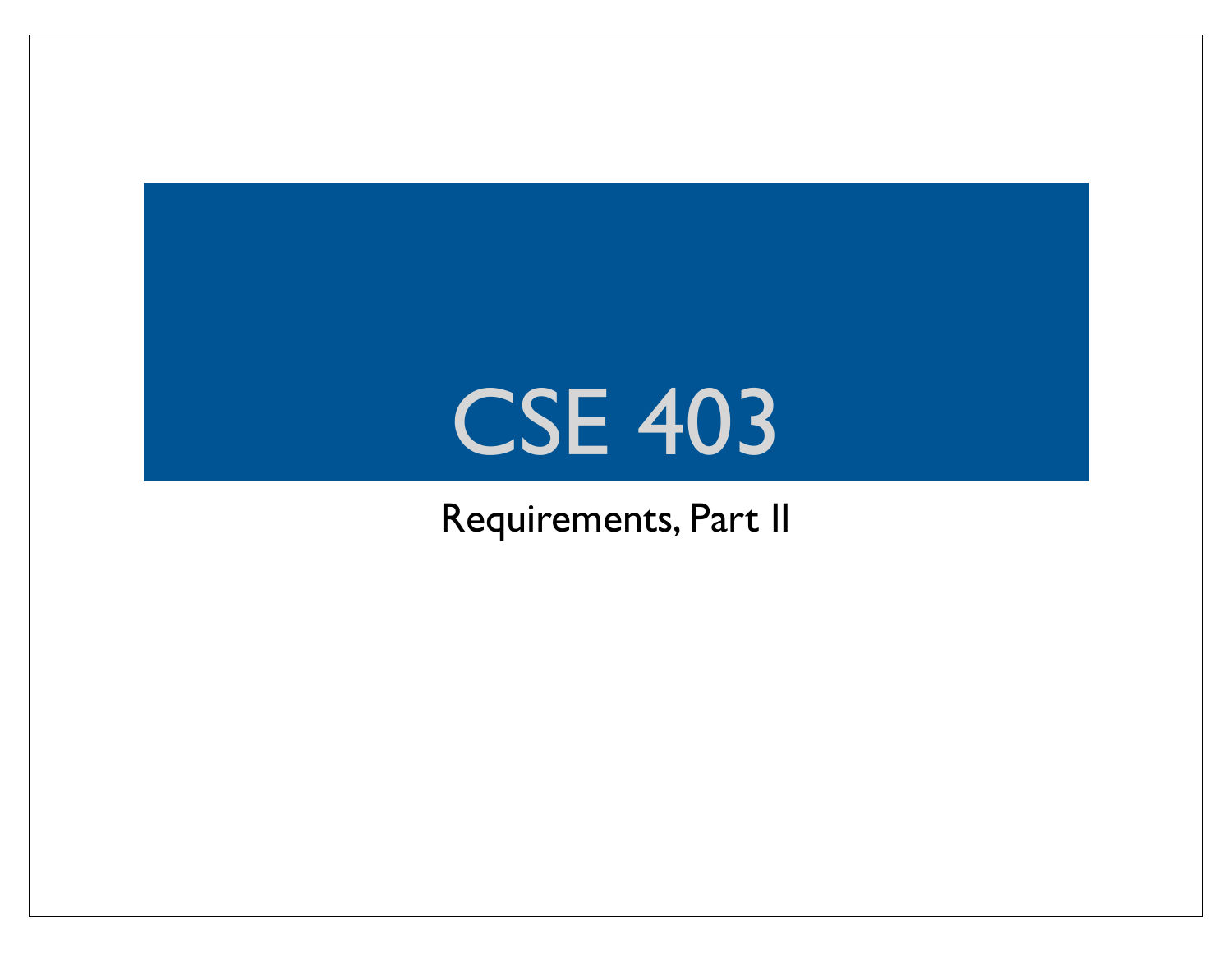### This week

- Requirements due 10/8, 11:59PM
- Architecture/Design/Tools/Process out; due 11/15, 11:59PM
- Reading: "Hints for Computer System Design," "Five Paper Prototyping Tips"
- Skim: "UML Class Diagrams," "UML State Diagrams," "UML Sequence Diagrams"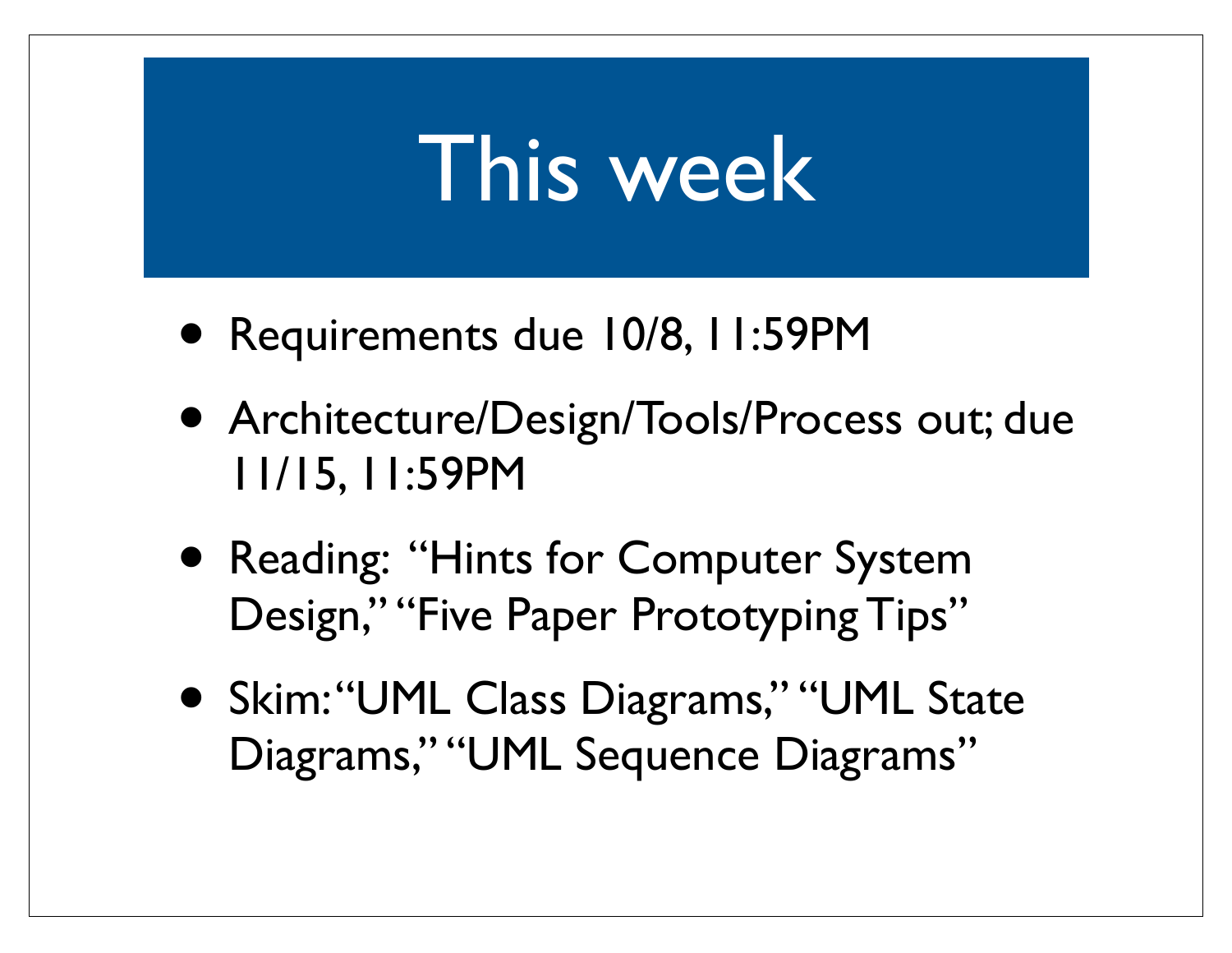### Requirements logistics

- Project managers are required to submit this assignment via Dropbox. Only project managers should do so.
- PM's are to submit a text document that contains:
	- PM name
	- The name of your project
	- A single URL of the requirements document. If you have created multiple documents for each section or believe that giving us multiple links to various sections makes it easier for us/you to read/manage your requirements document, you should still include a single URL -- that URL will contain links to the other documents or sections.
- You should make sure the TAs/instructor have access to these documents. Include instructions in this text document.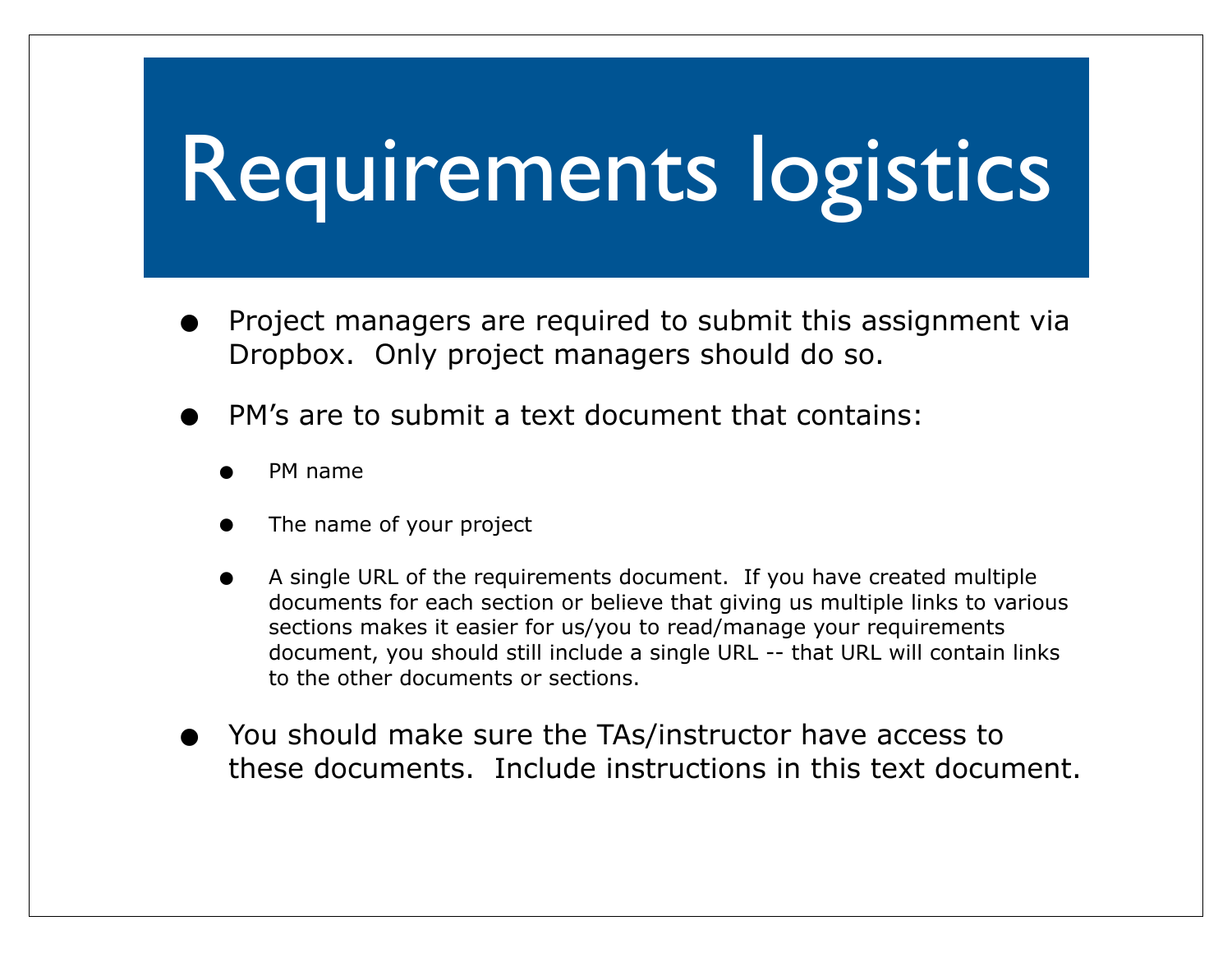### Next: Architecture, Design, Tools, Process (Team, Schedule)

- **Architecture** 
	- Data/Information architecture, components and interfaces
	- UI/UX in requirements doc
- Tools and runtimes
	- Include physical topology
	- Rational for your choices
- Development process
- **Schedule**
- **Organization**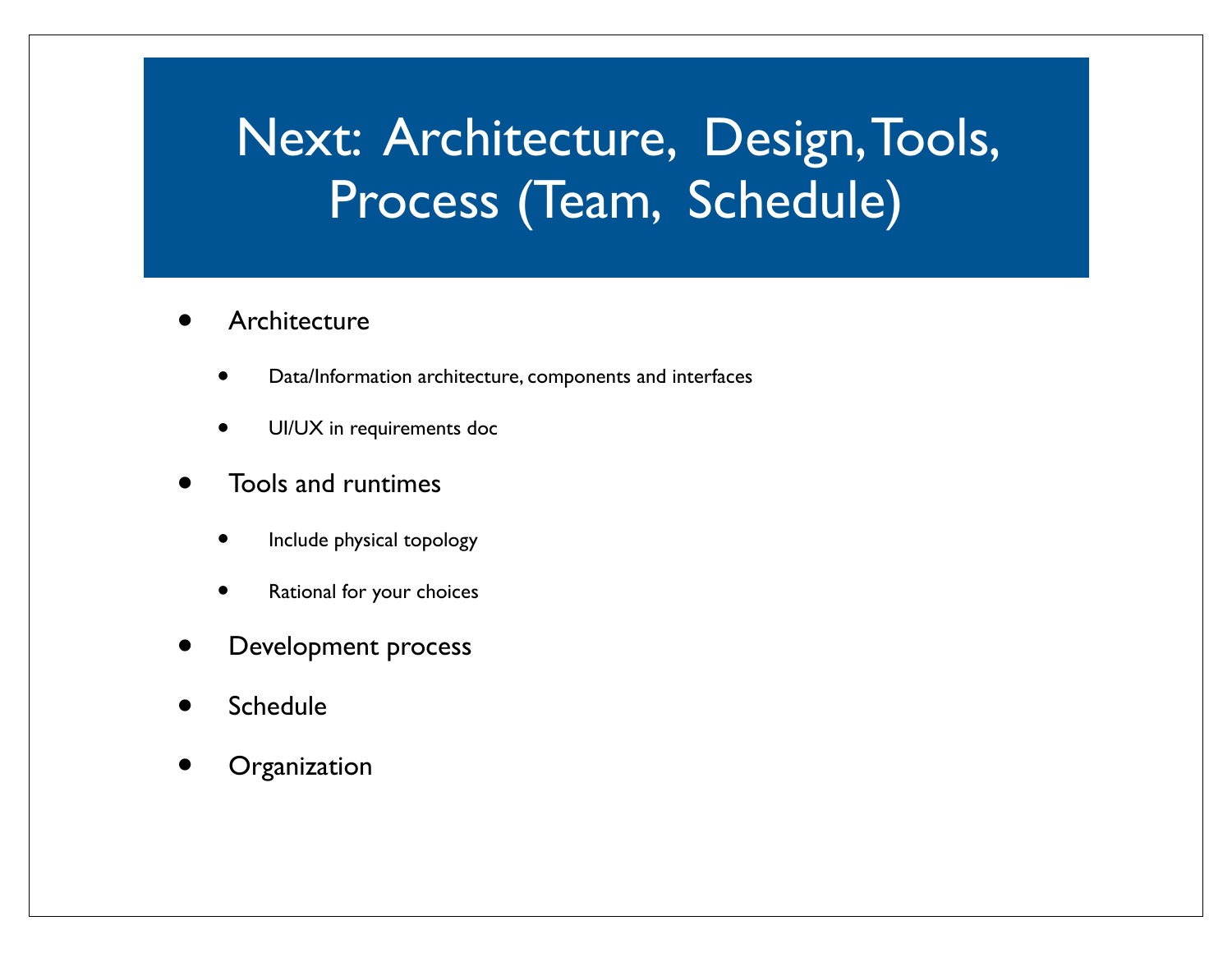#### Express what you do in one sentence (tip of the day)

- What is your project in one sentence?
- Simple explanation to others
- Simple explanation to yourself
- One sentence, one paragraph, one document
- Let's try...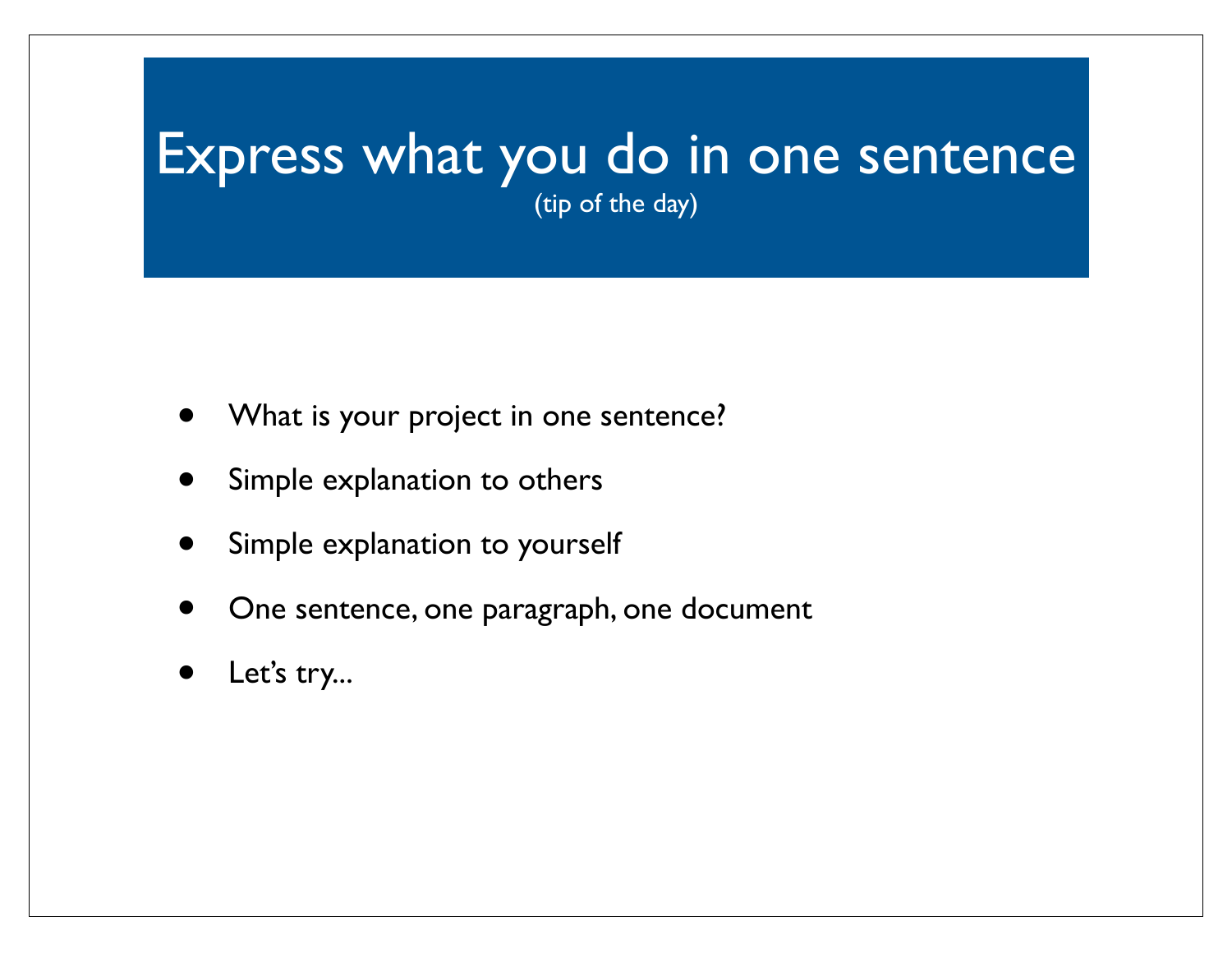### Requirements

### *What* are you going to build?

- •Tell "what" not "how"
- •Provide vision to show "why"
- •Describe "who"
- •Explain business drivers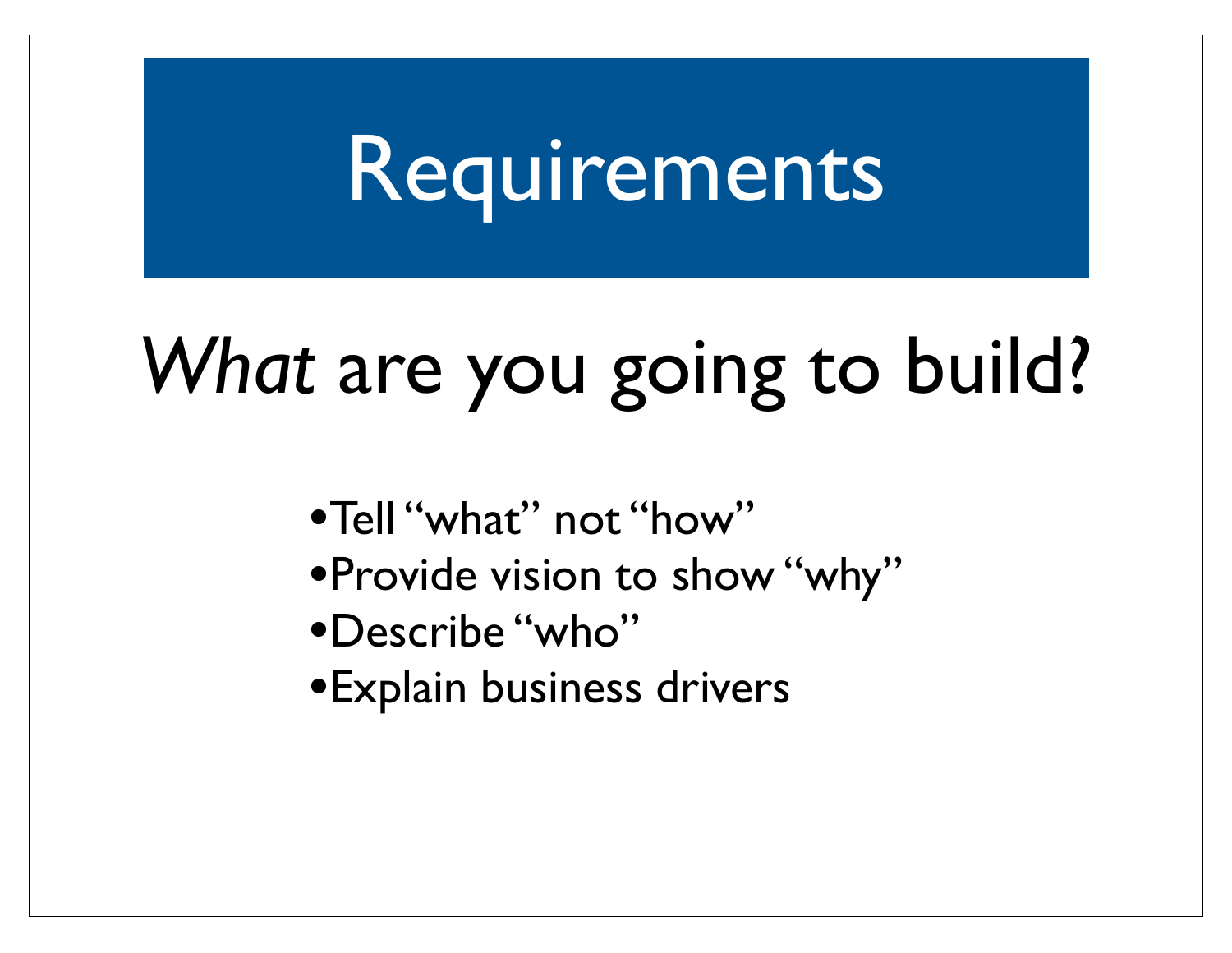### Conclusion:

### Specifying requirements is hard!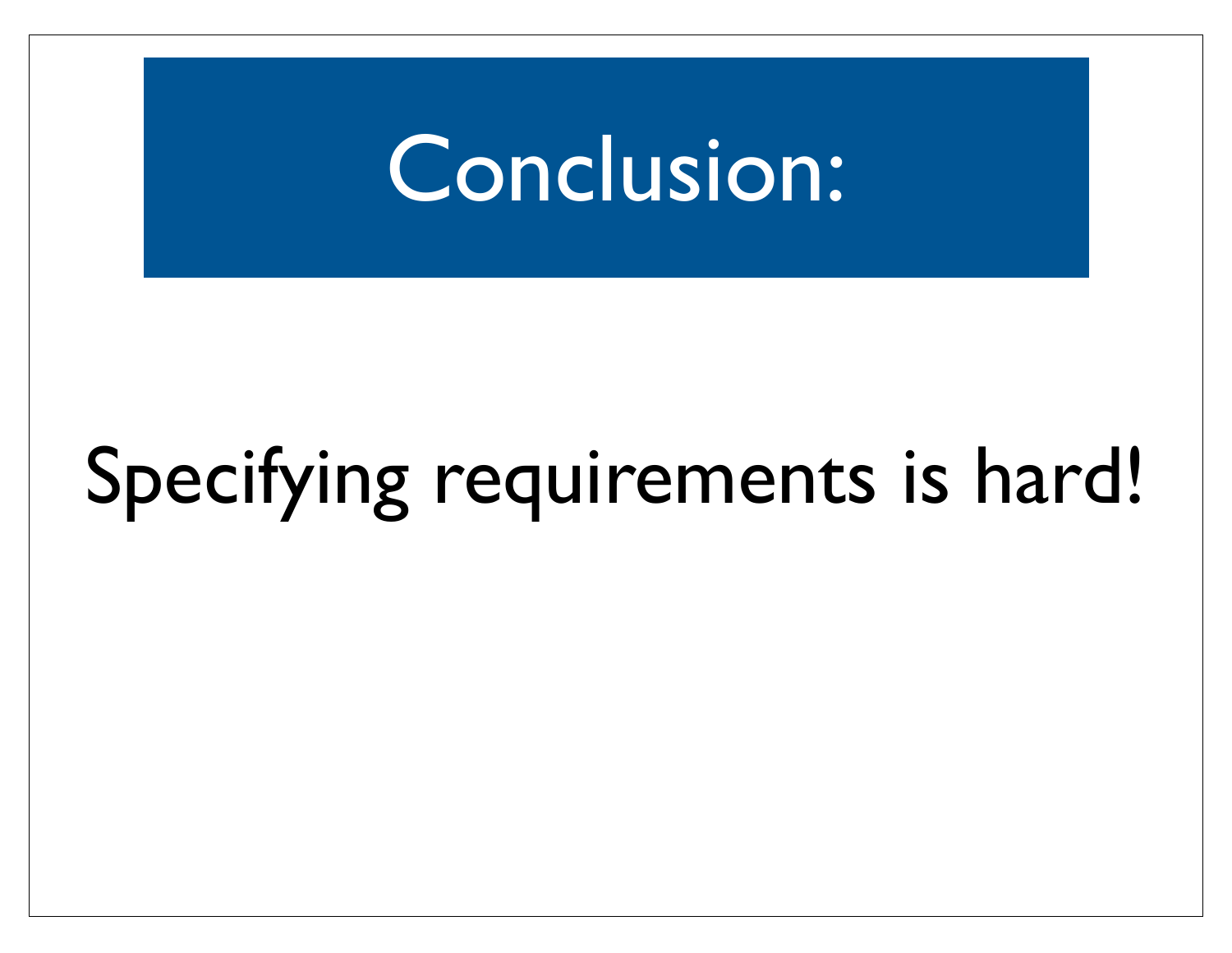## Why specifying requirements is hard

- Missing vision (can't describe the big picture)
- Ambiguity
- Not enough technical understanding from PM
- World changes quickly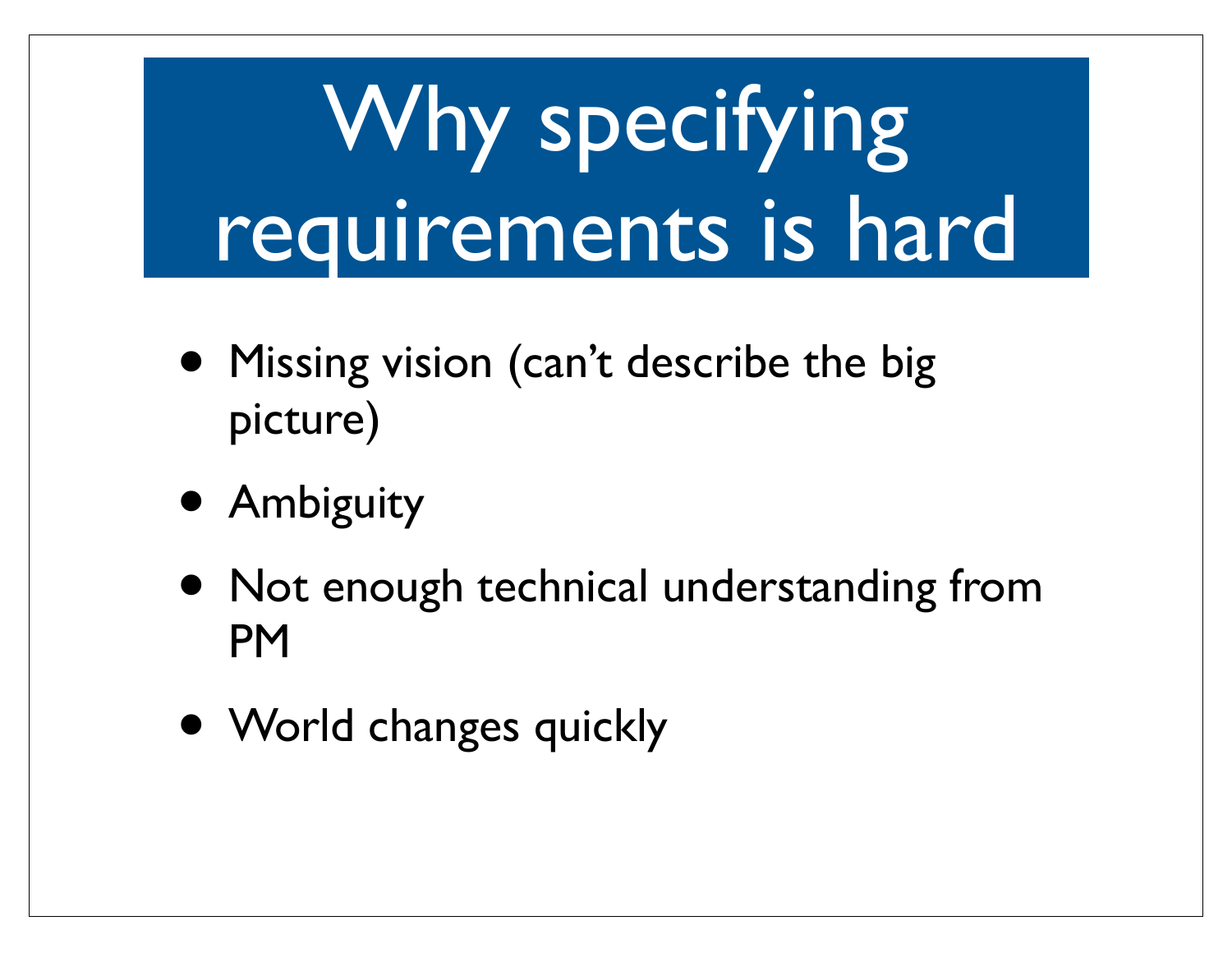## Why specify requirements?

- Formulate, understand, and communicate what is being built
- Set priorities on when things should be developed and deployed
- Ensure that product is aligned with overall company vision and goals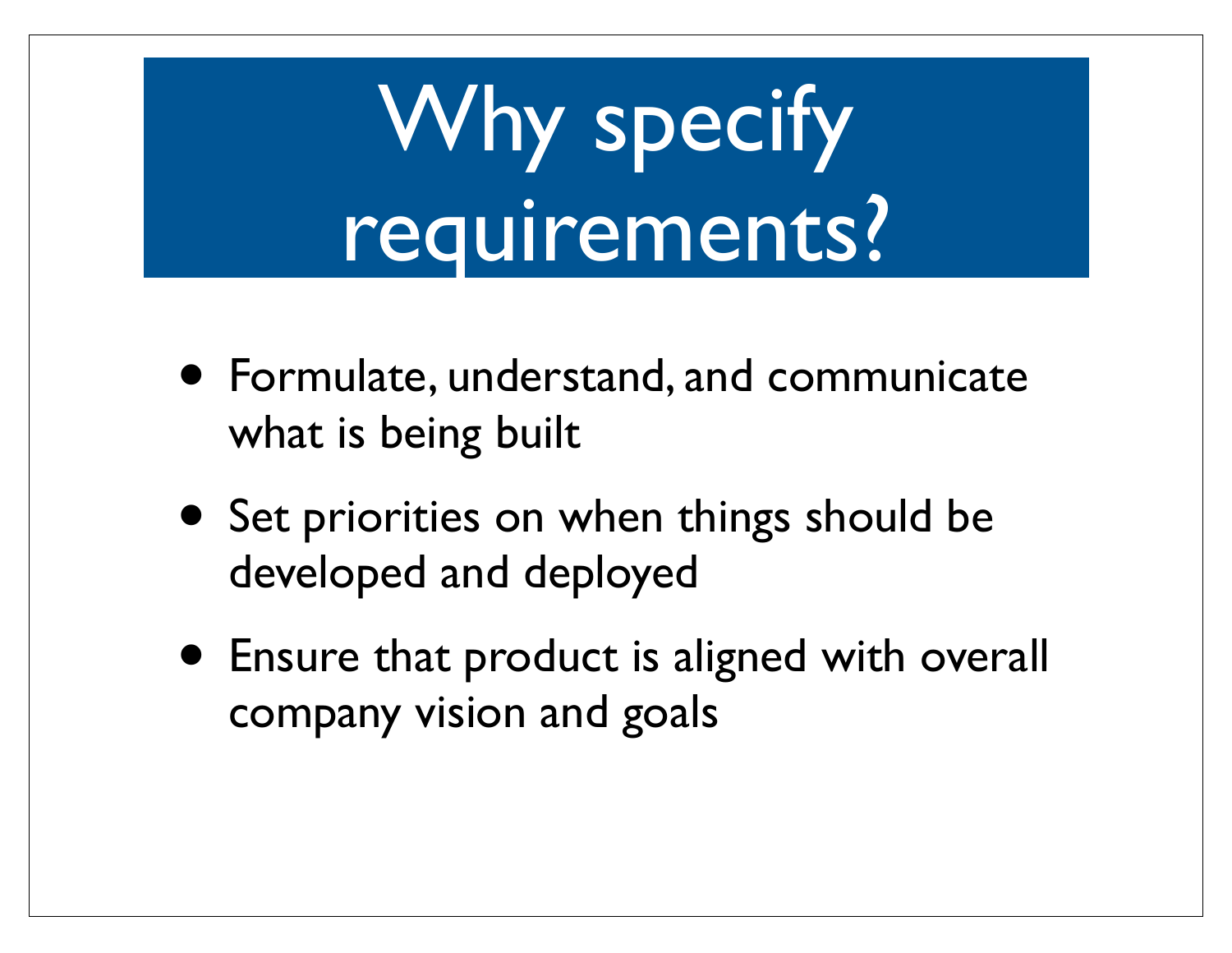### **Outline**

- What are requirements?
- How do we gather requirements?
- How do we specify requirements?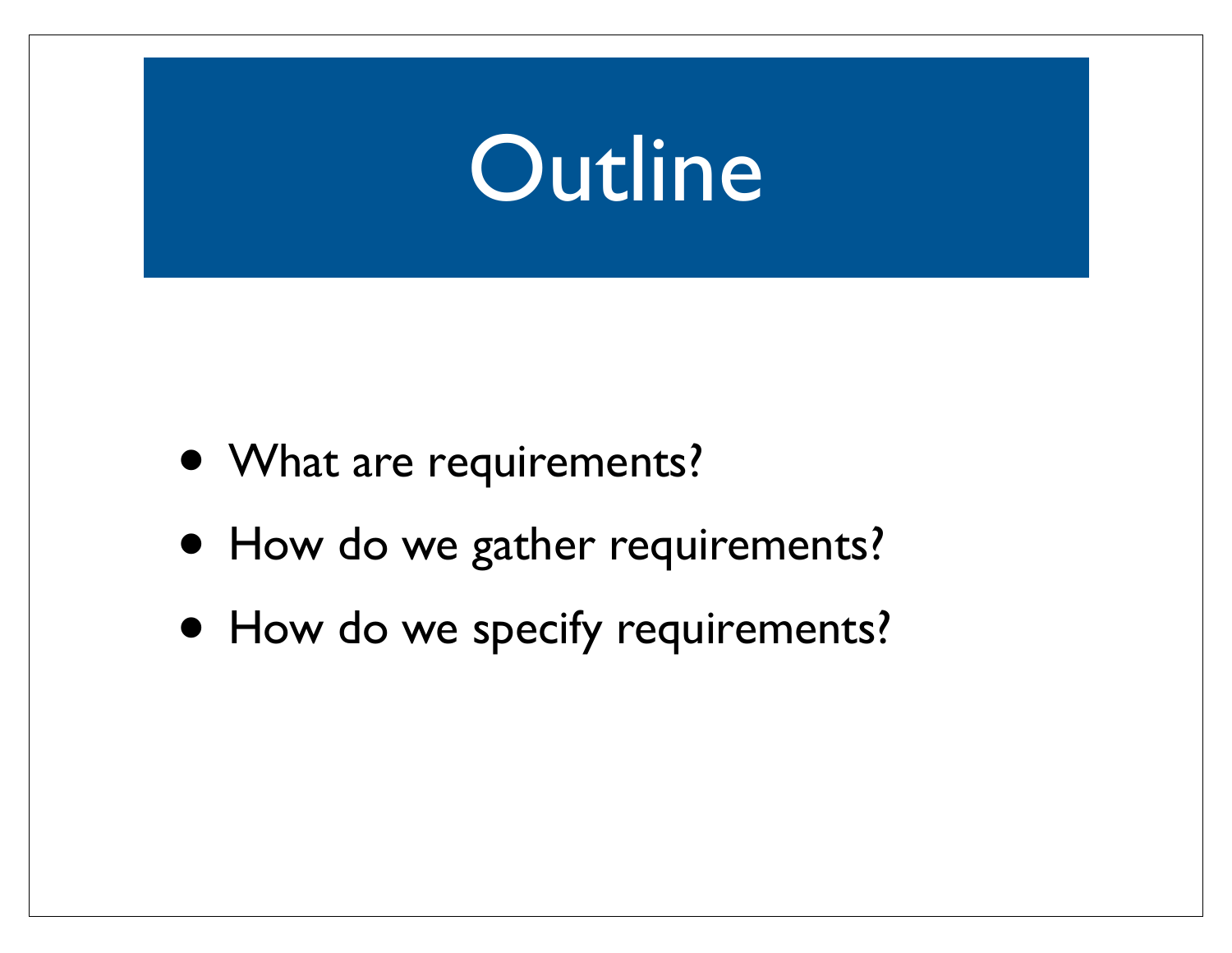## What are requirements?

- Vision and background
- **Users and use cases**
- Functional (feature) requirements
- User Interface/User Experience/User Design
- Product deliverables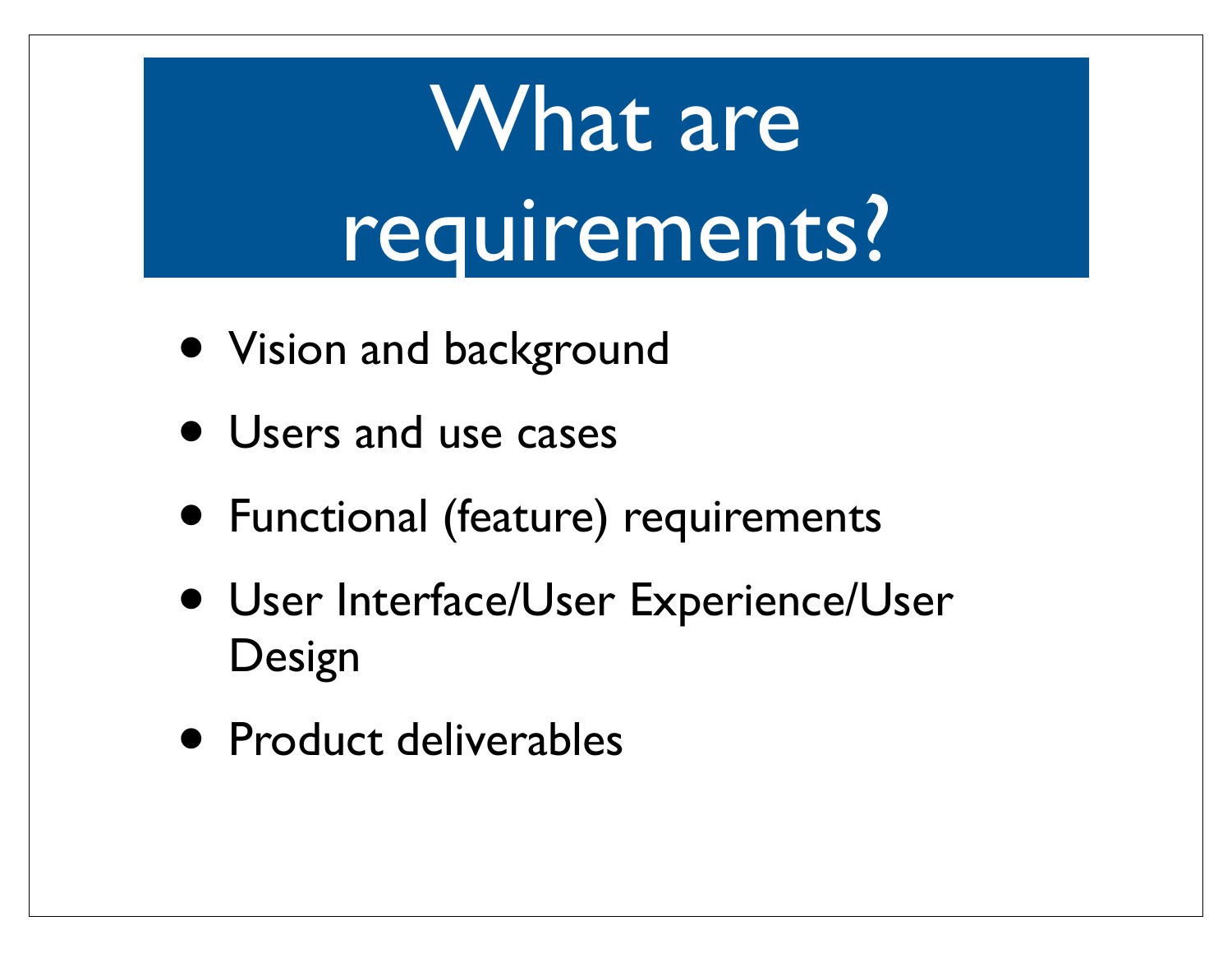### Users and use cases

- **Actors**
- **Preconditions**
- Triggers (what starts the use case)
- Minimal/success guarantees (end condition)
- List of steps to a successful scenario
- Failure end conditions
- Extensions, alternative paths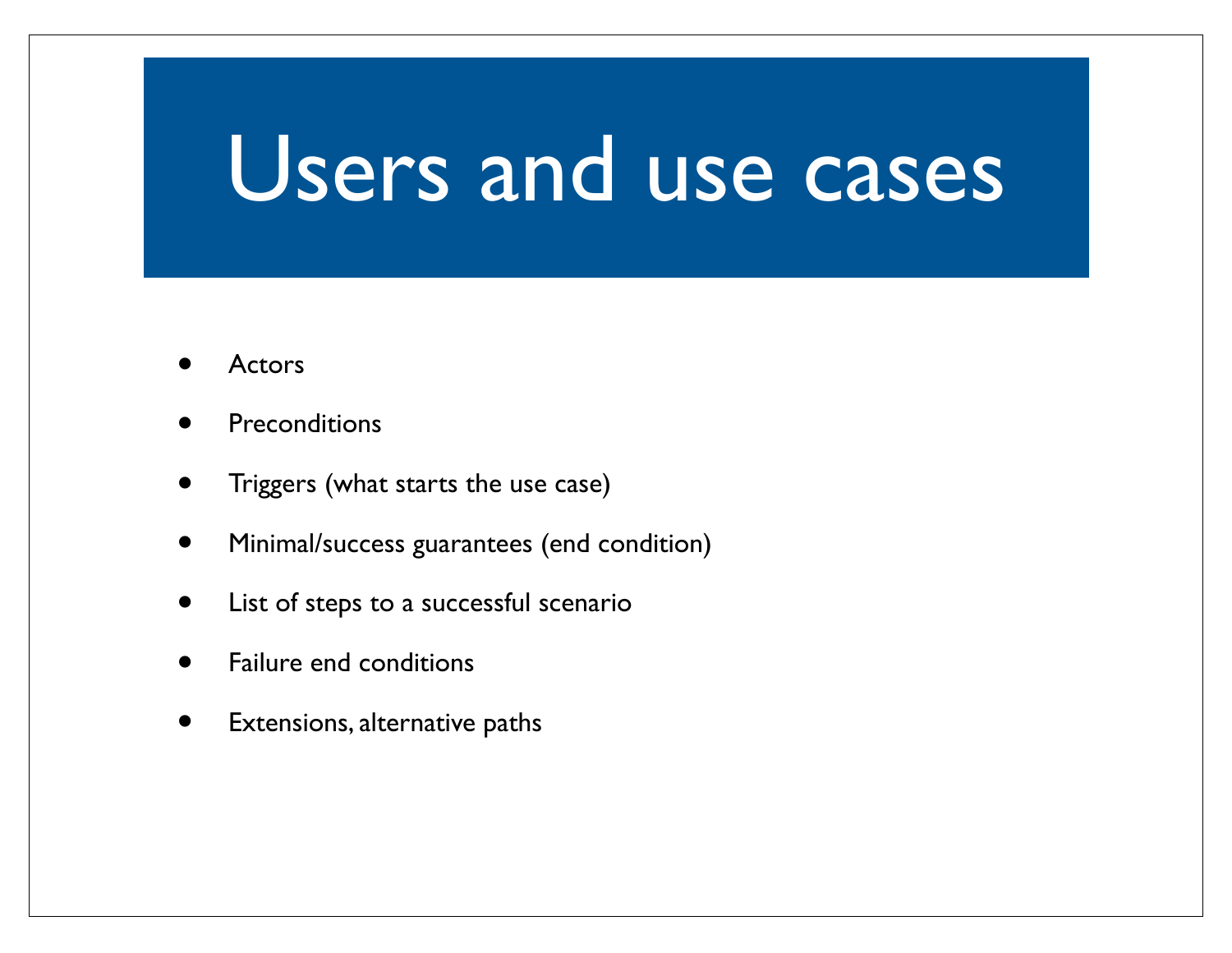#### Example use case: Jane makes a donation

• **Actor**: Jane, a visitor; **Scenario:** Visitor makes a donation; **Precondition**: NA; **Trigger:** Jan wants to make a donation; **Success condition**: Donation made; **Failure condition**: Donation not made

#### **• Scenario**

- Jane browses or searches for a nonprofit to make the donation
- She reviews information on the nonprofit as well as the terms of service at Charity Blossom
- She specifies the amount and payment method for the donation and commits to making the donation
- She is presented with a receipt for the donation
- **Exceptions:** Jane can't find the nonprofit, Jane is a registered user, Jane's credit card fails to get approved, nonprofit can't take donations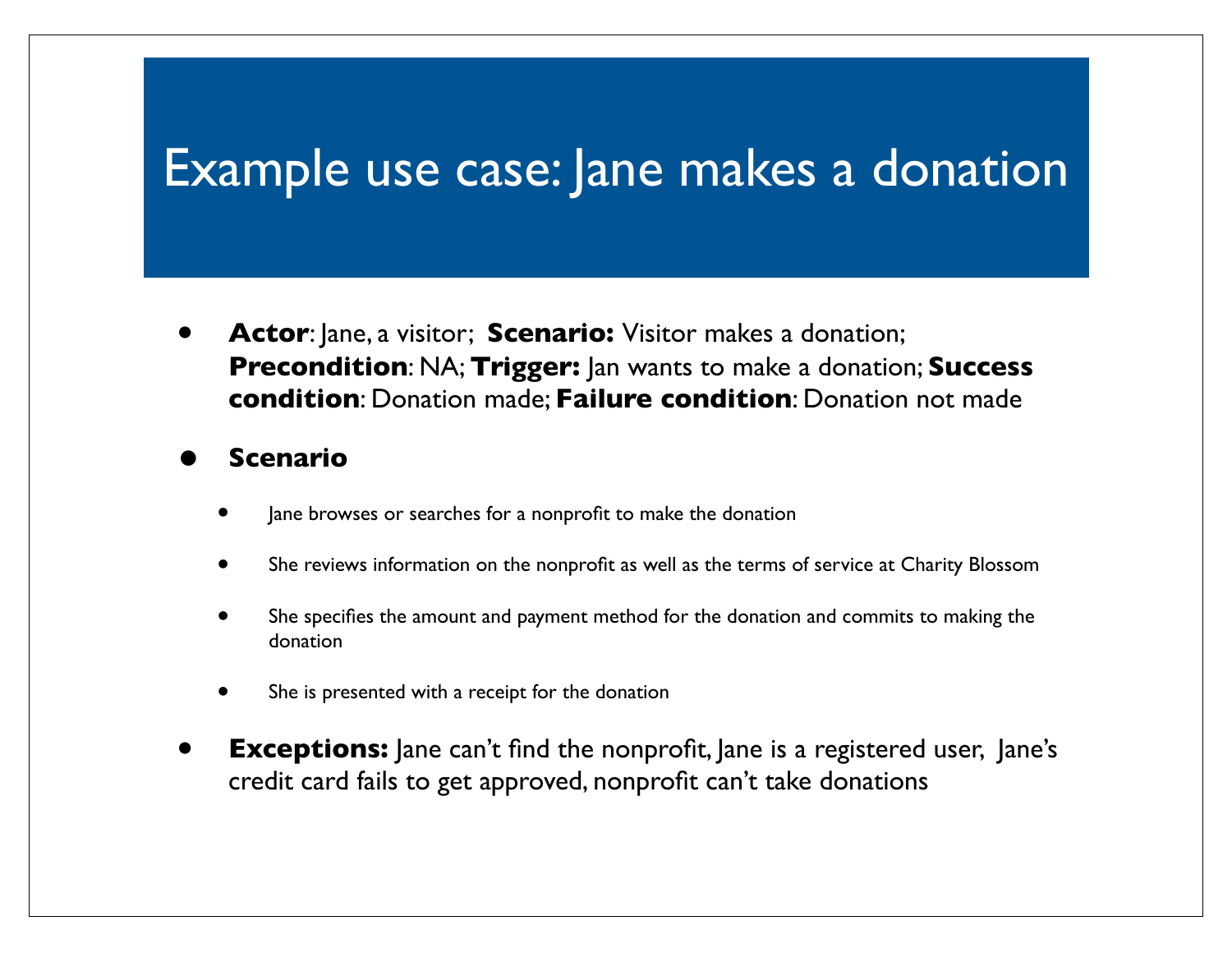## Feature/functional specifications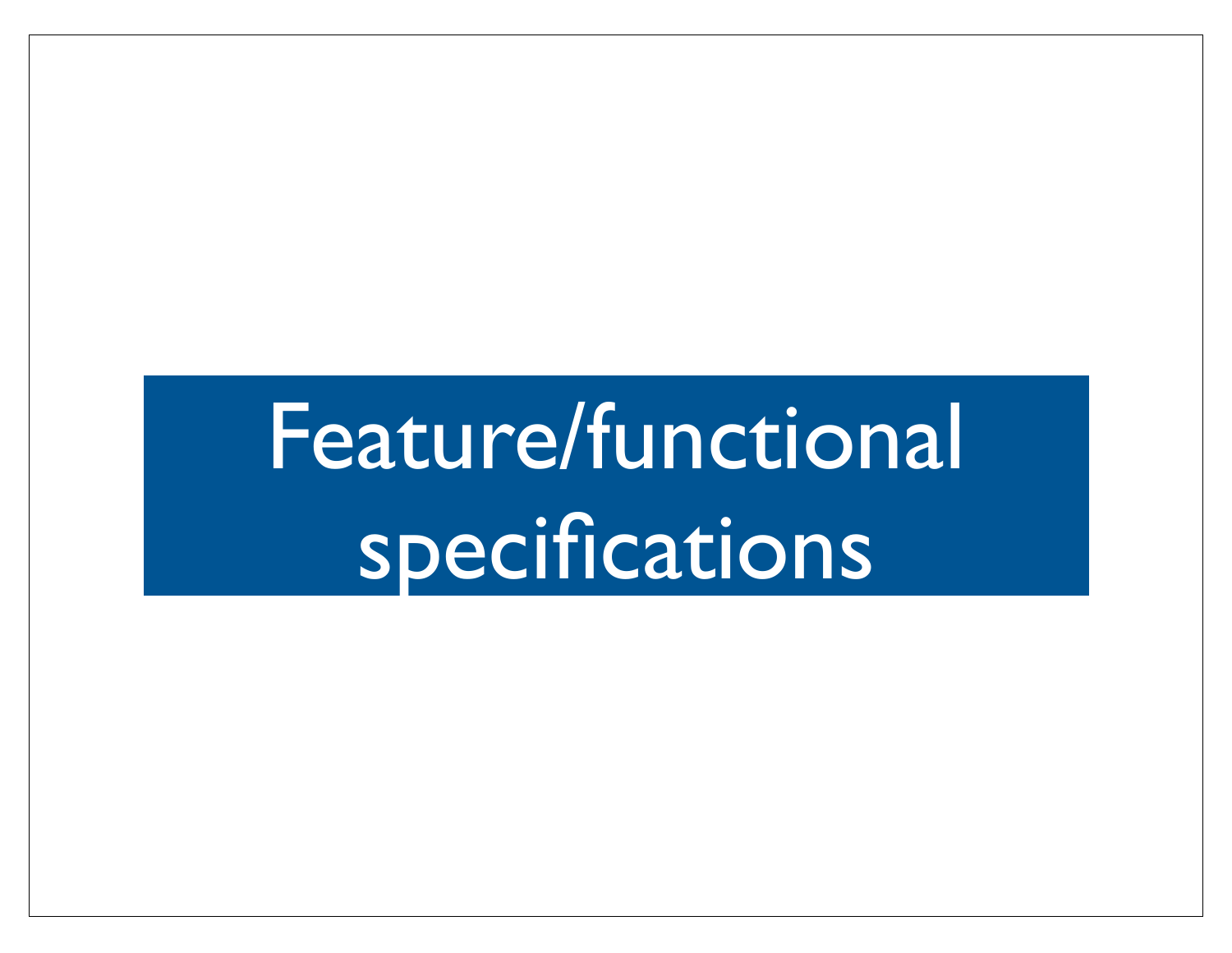### Functionality/Features

- Usually bundled into the next release cycle
- Broken down into features
- Cognizant of time frame and resources
- Harder in the beginning? Because you are making decisions that have long term implications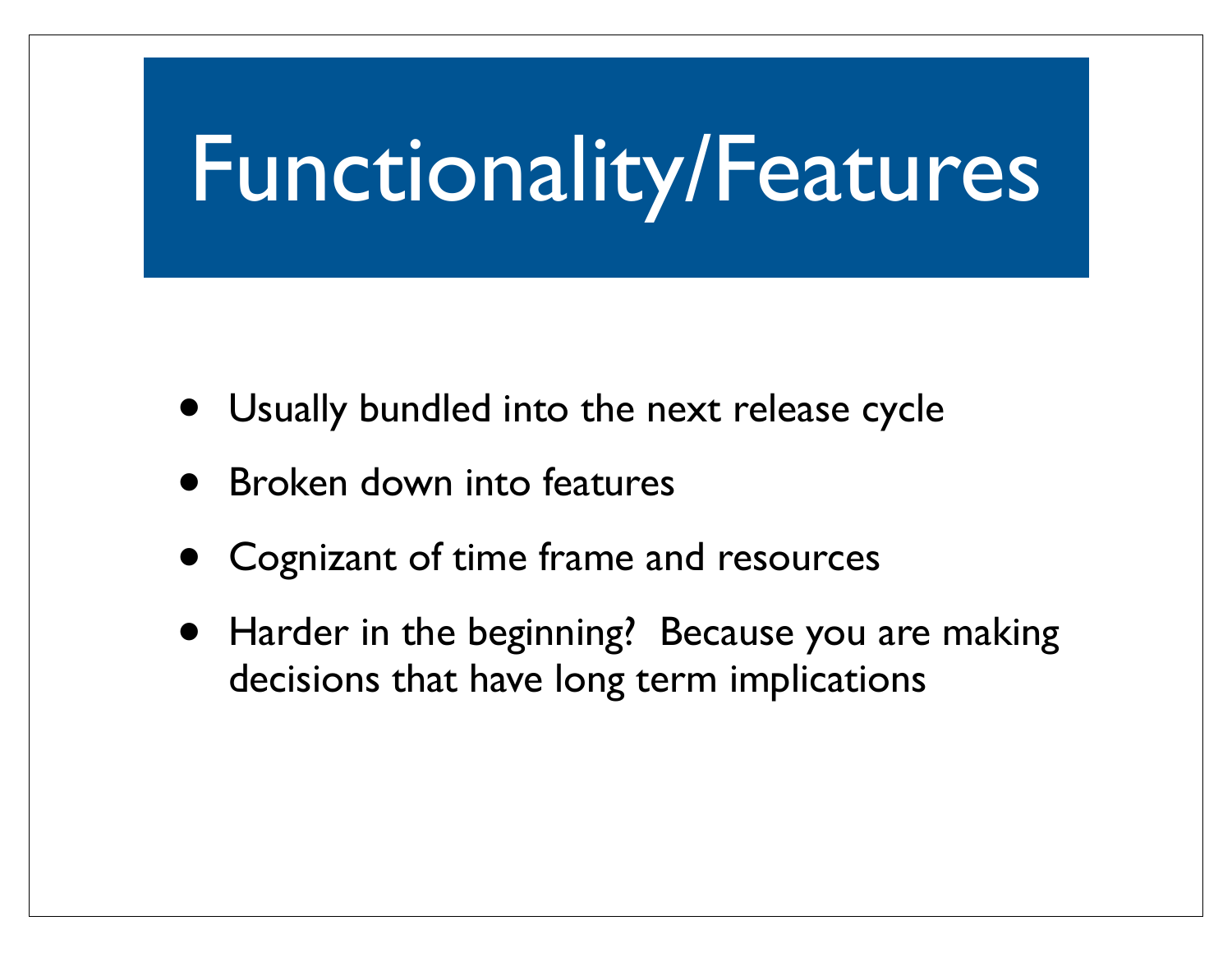## How to formulate functional requirements

- Divide and conquer from vision
- **Listen to feedback**
- Brainstorm
- mutually exclusive, completely exhaustive (?)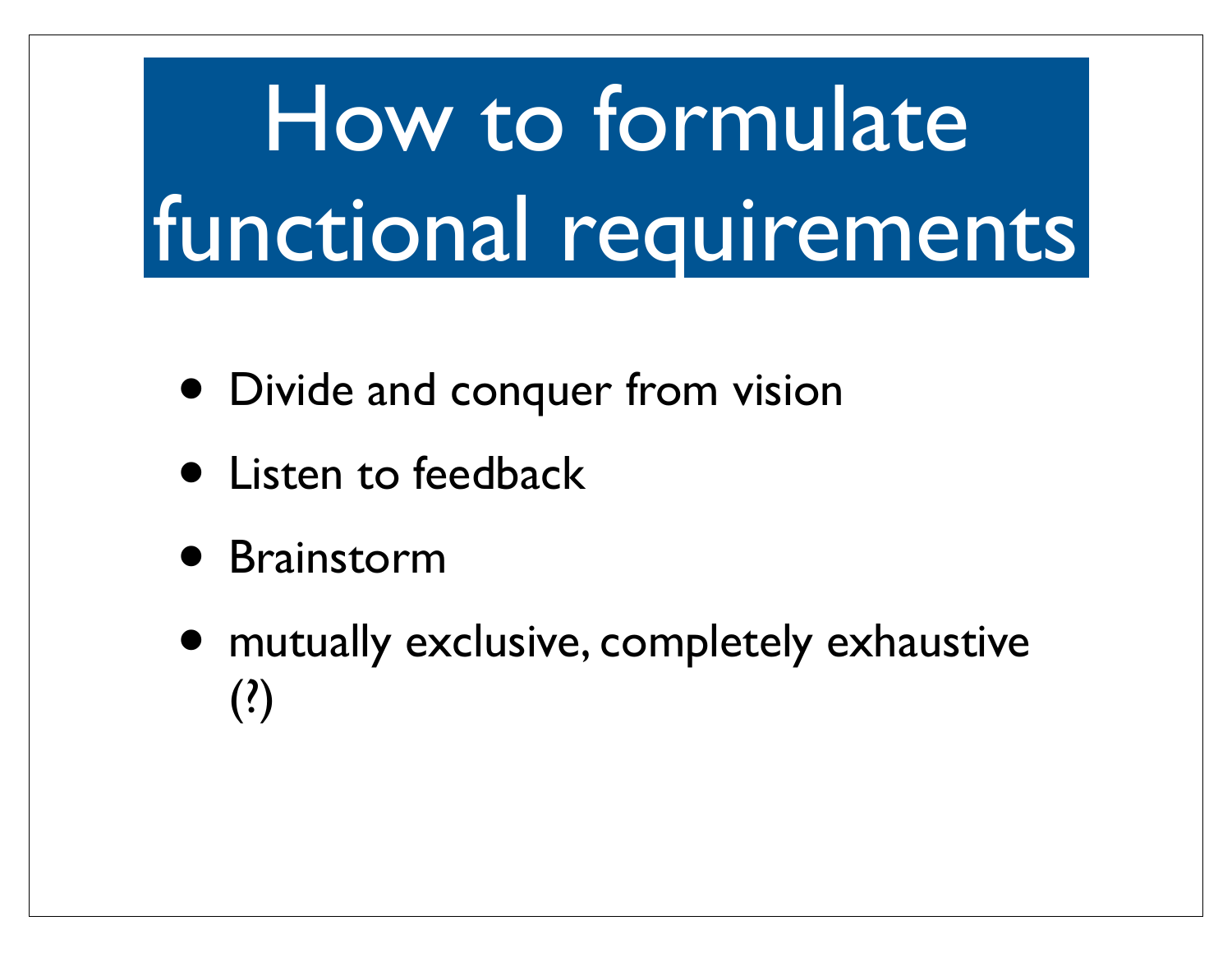## Examples

- Display listing information for every nonprofit (approximately 1.5MM)
- Periodically get (new) nonprofit listing information from irs.gov
- Allow visitors to leave reviews, update listing information
- Allow nonprofits to "claim" listing page by registering with CB.
- Allow nonprofit to update listing information
- Allow visitors to make a donation to help a specific nonprofit
- Require nonprofits to register/login when claiming listing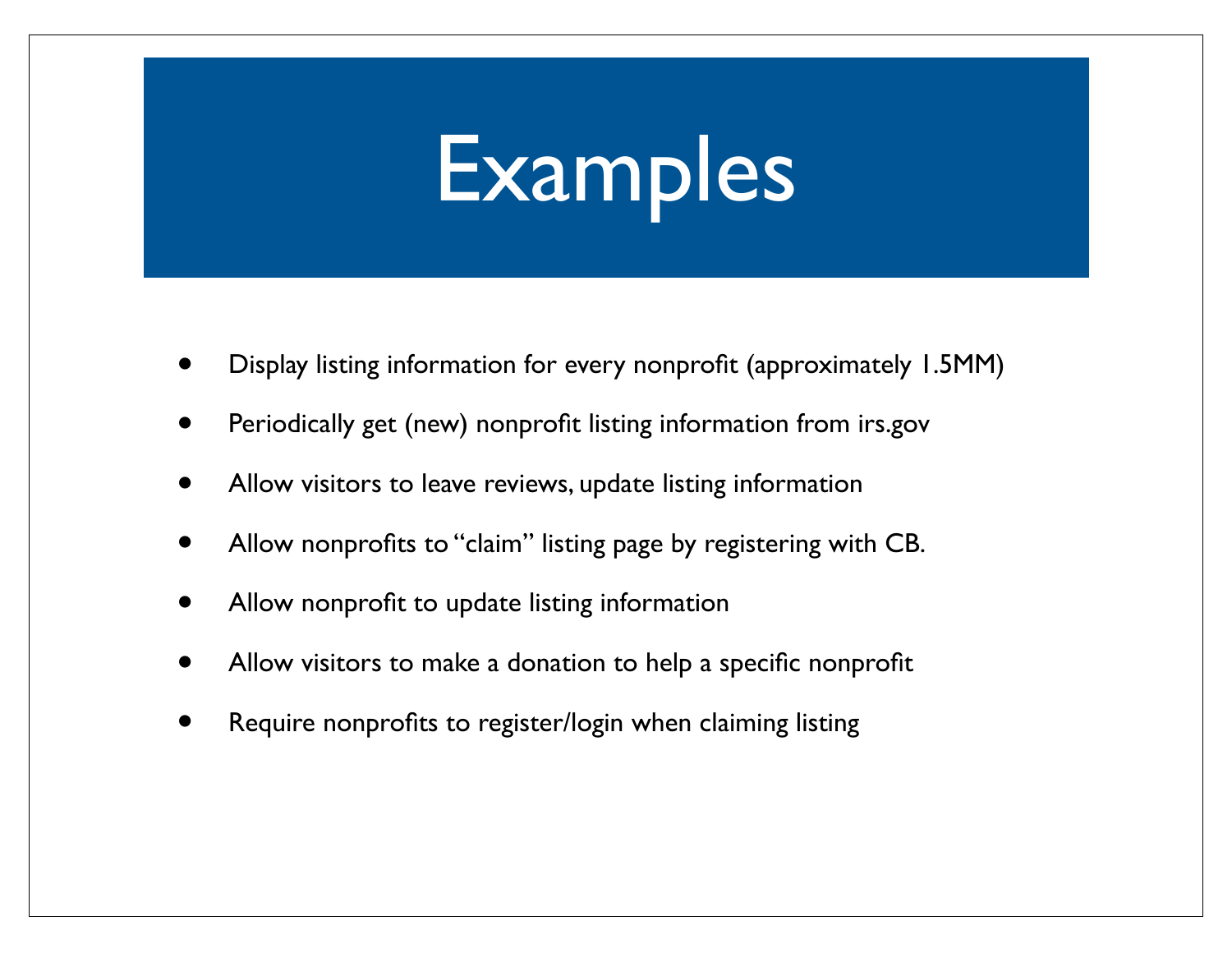## How specific should requirements be?

- Unfortunately, as usual, "it depends"
- How "technical" is the person writing requirements?
- How experienced is the team?
- How well do they work together?
- What does the engineering team want?
- Who is operating in "CYA" mode? (bad sign)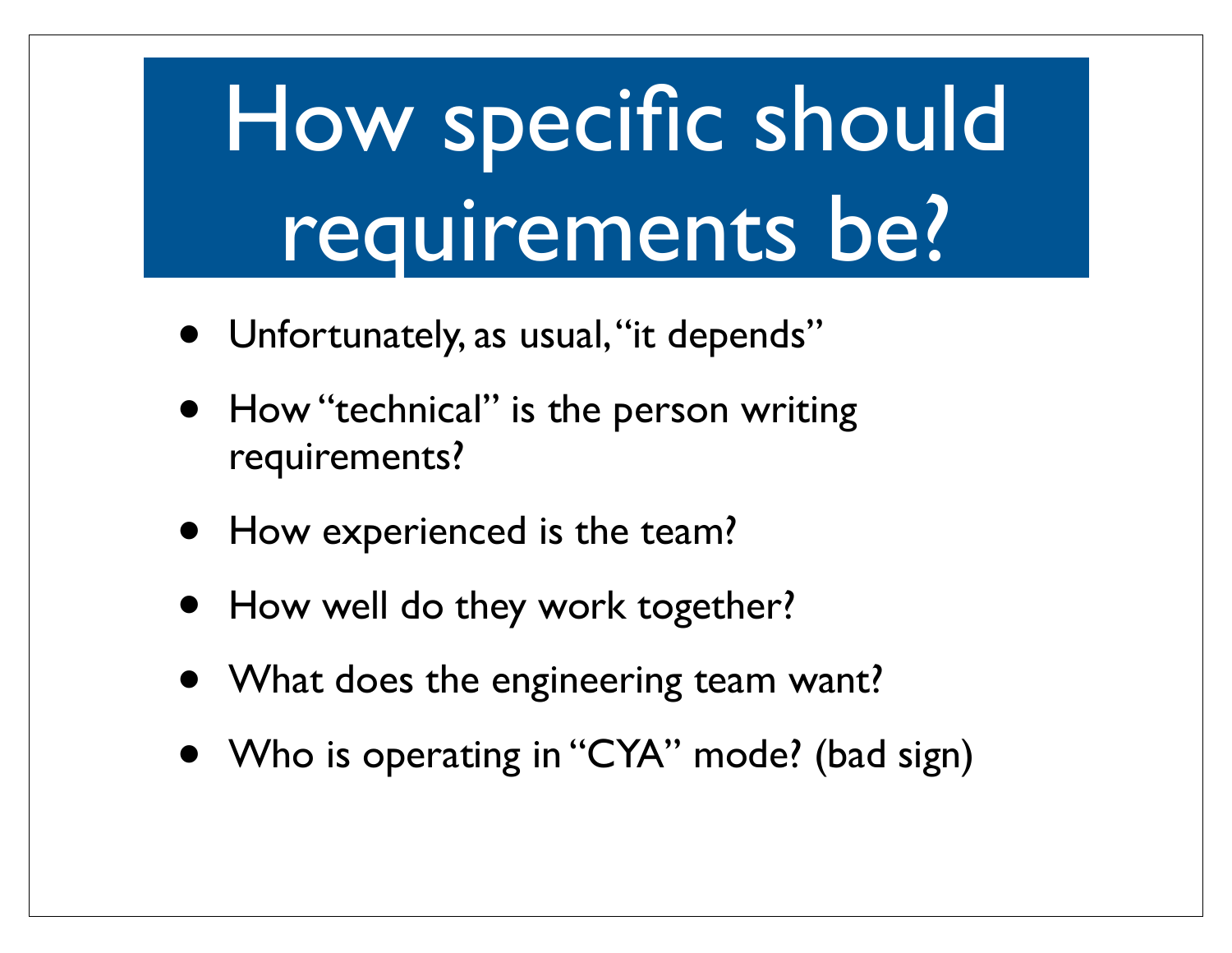#### Drill down: Login and registration

• A nonprofit must be able to register and login to use the system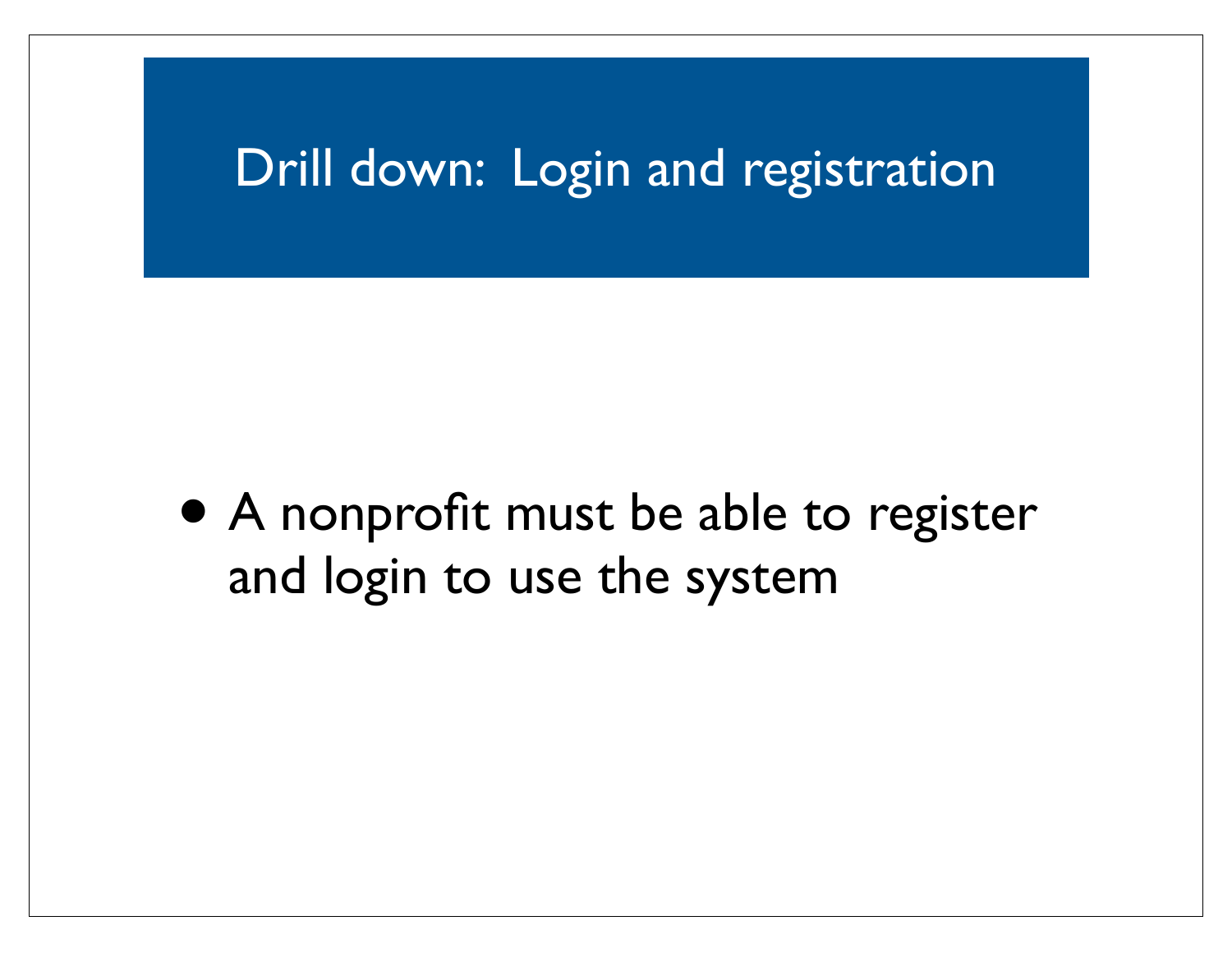# Are formal methods good?



- There are standard templates for requirements documents, diagrams, etc. with specific rules. Is this a good thing? Should we use these standards or make up our own?
	- Good; standards are helpful as a template or starting point
	- But don't be a slave to formal rules or use a model/scheme that doesn't fit your project's needs.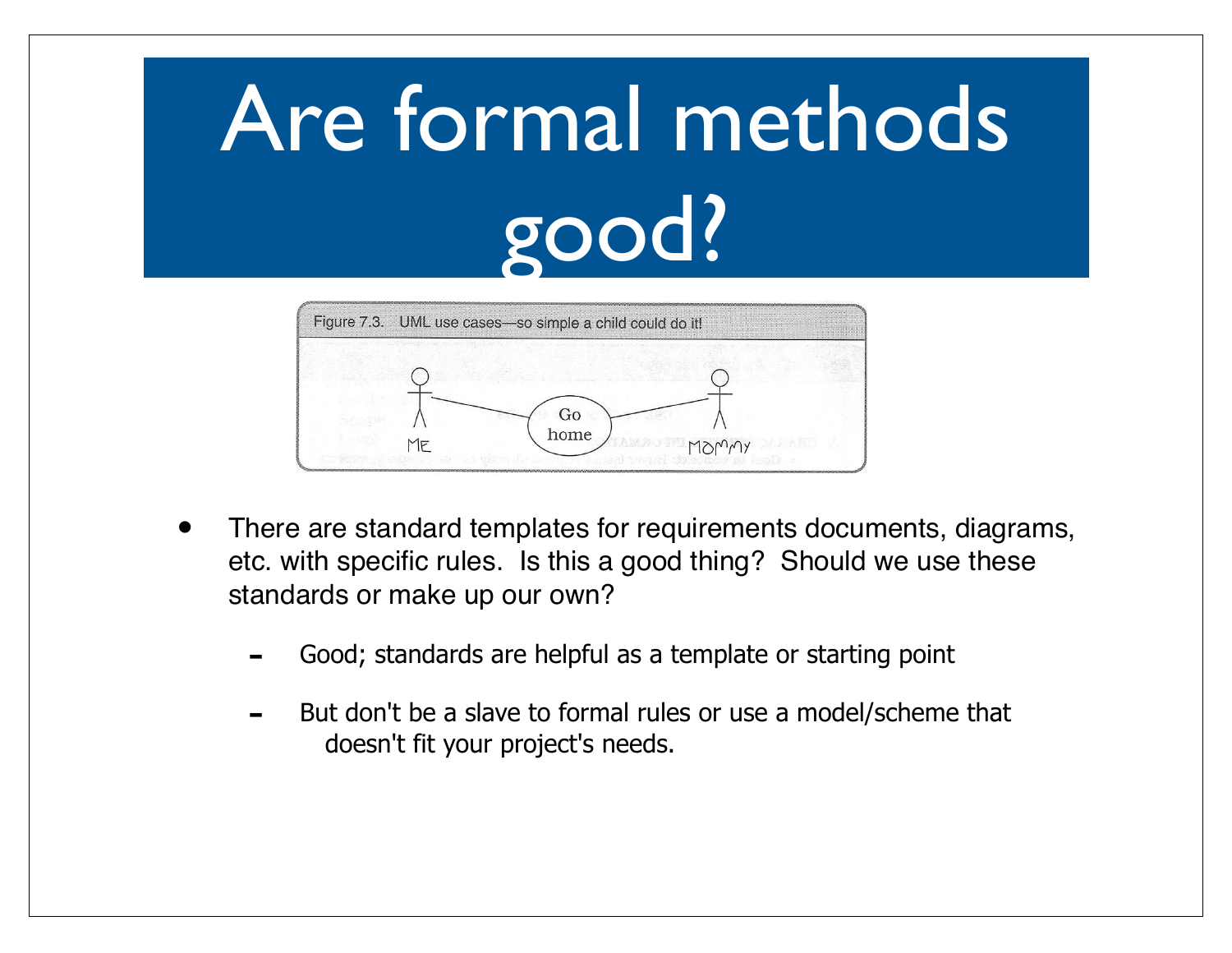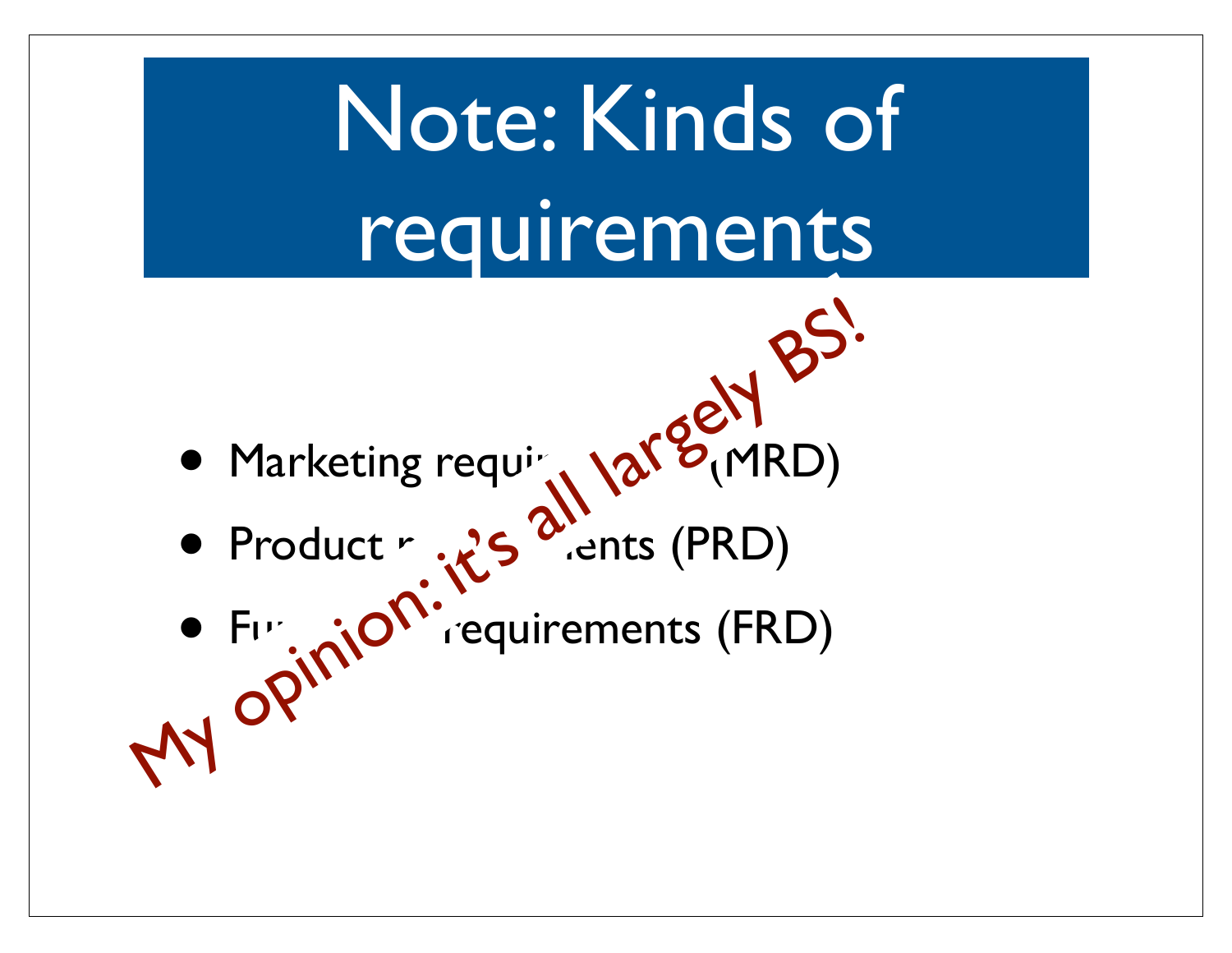#### User Design: Part of Requirements?

- User interface, user experience, information architecture
- Mock up screens and flows
- Fonts, colors, icons,...
- Brand expression (logo, name, vocabulary)
- Low fidelity vs. high fidelity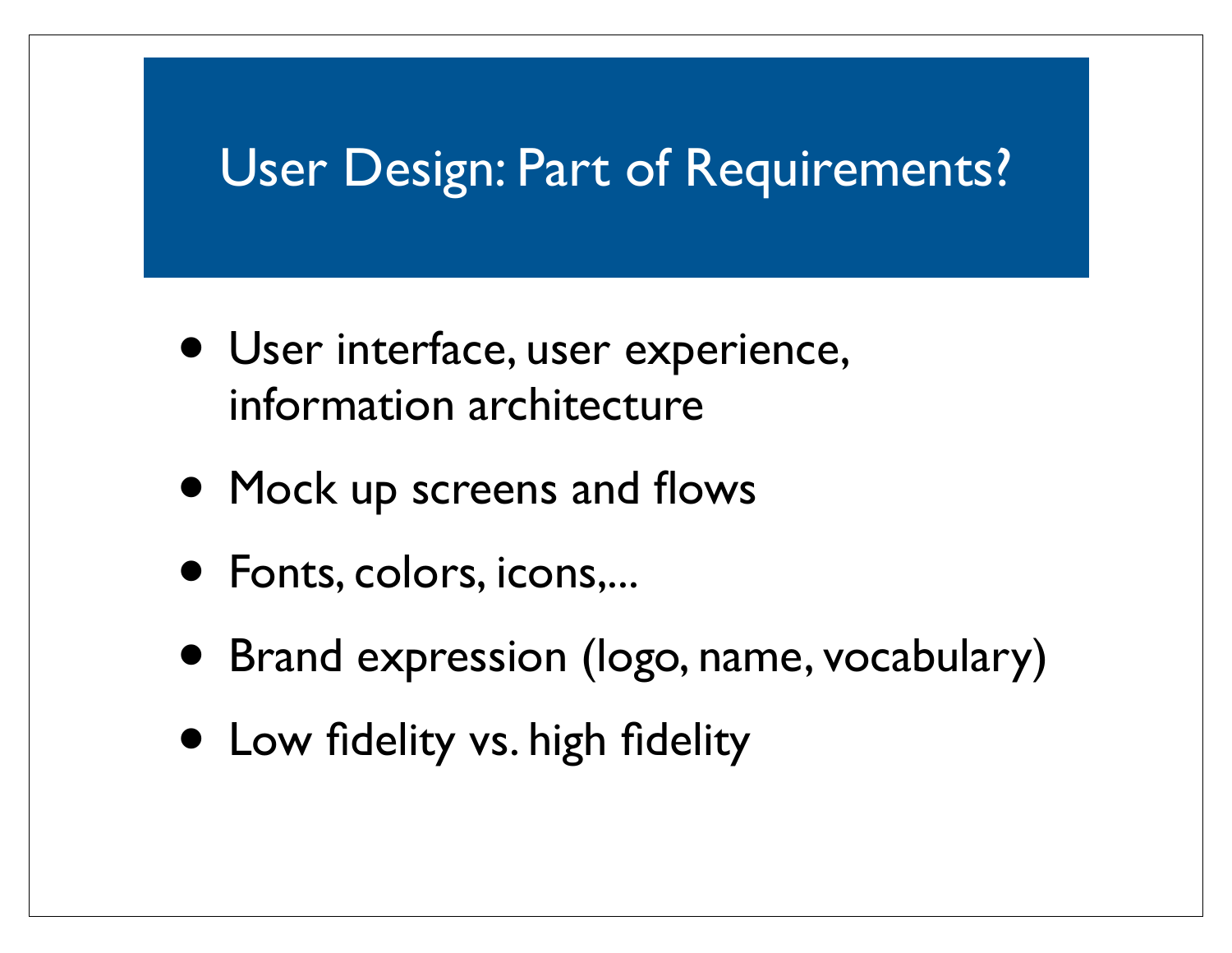#### User Design: Part of Requirements?

Vision/Requirements

Fonts

Logos/Iconography

User interface

User experience

(Photoshop) Mockups

HTML/CSS/JavaScript(?)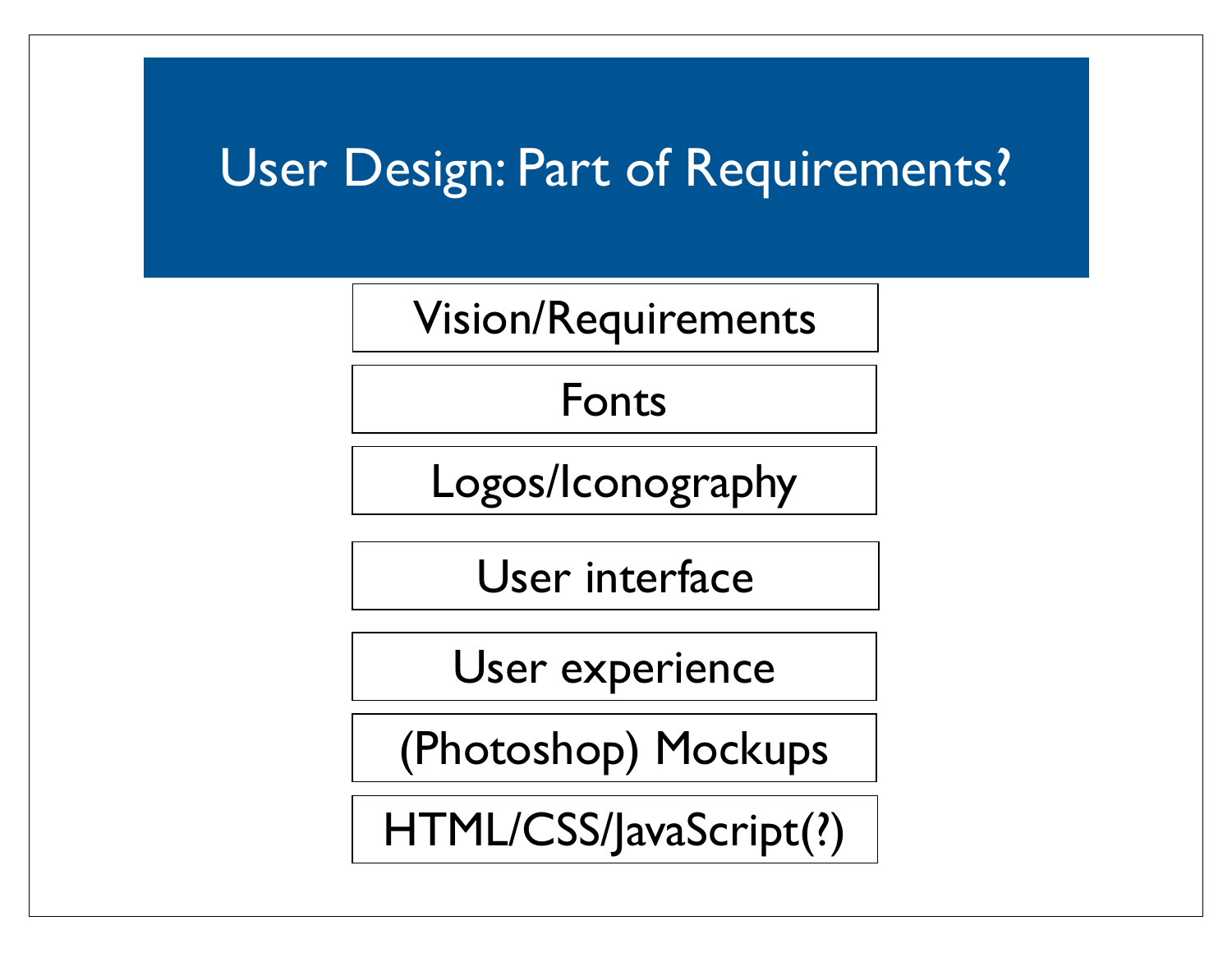#### Holy grail of requirements specification

#### You know you've done a good job when your product...







Tastes like

chocolate Cures cancer Costs a dollar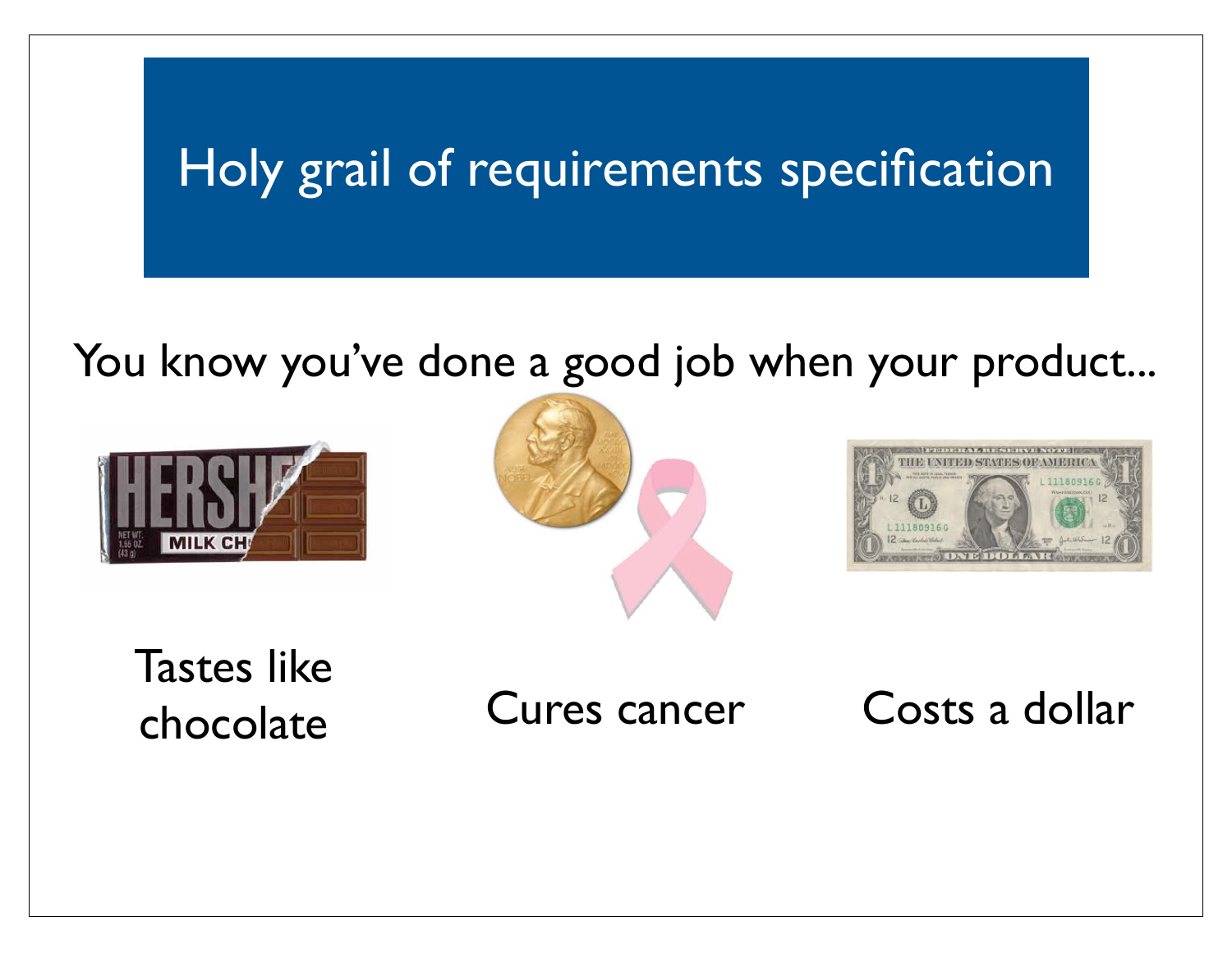

- Requirements are hard -- ambiguity is the enemy
- Requirement specifications probably can't sufficiently capture everything
- User definitions, use cases, **functional specifications** are primary concepts
- Design: Is this part of requirement (UI/UX)?
- Paper & pencil, "storyboarding" go a long way (stay tuned!)
- Who's responsible? Product manager?